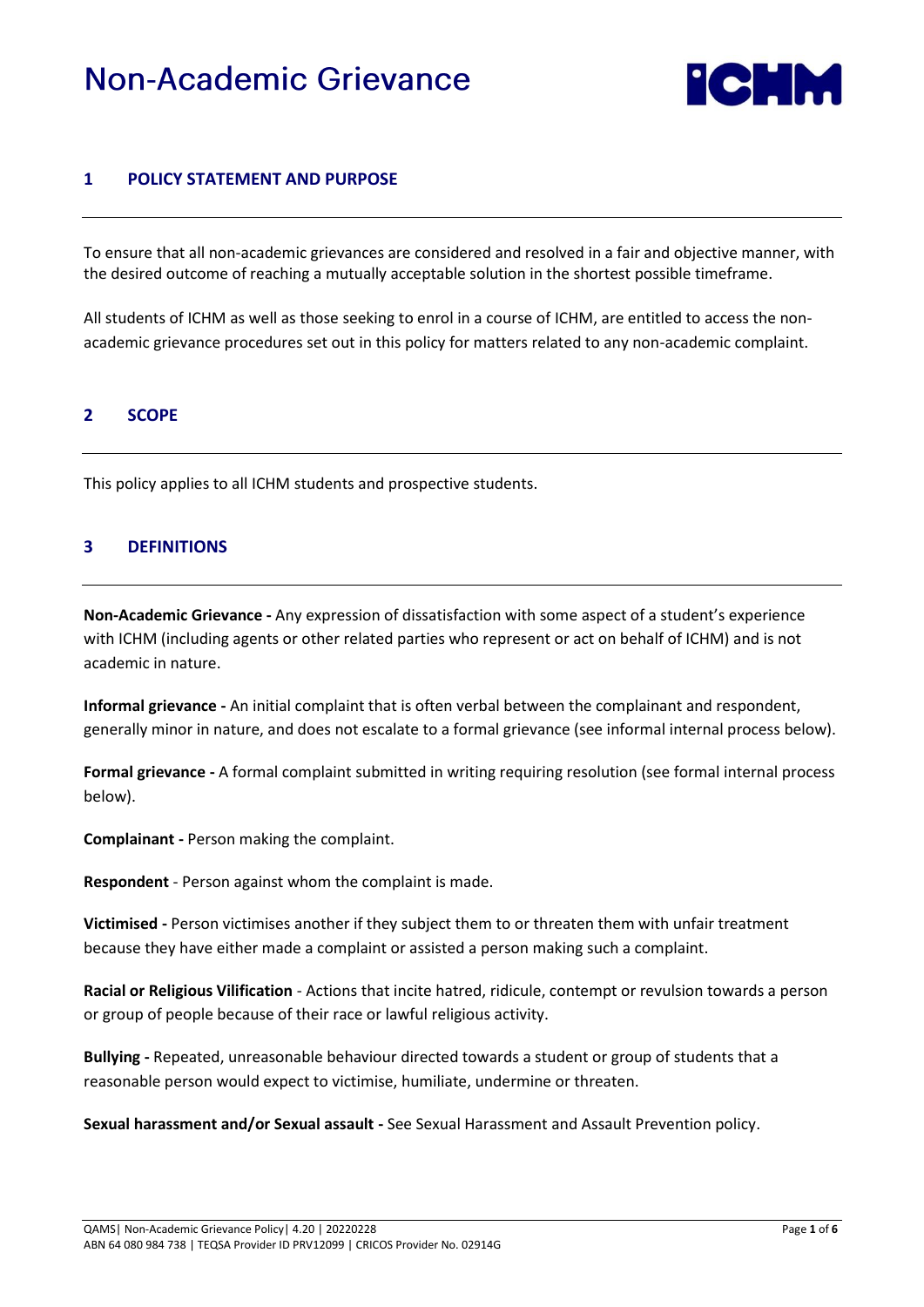**Discrimination** - Treating a person less favourably or unfairly (either directly or indirectly) because of a protected attribute (e.g. age, impairment, sex, race, religion etc.).

**Support person** - A person nominated by the student to provide support and/or represent the student during the process. Example: a friend or a member of the family. This **may not** include legal counsel.

# **4 POLICY DETAILS**

ICHM has established a Non-Academic Grievance Committee to receive formal complaints from students. The Non-Academic Grievance Committee will consist of the following:

- Industry Career and Development Manager (Chair)
- Manager Admissions and Administration
- Senior Student Counsellor and Welfare Advisor

All complaints are viewed with the utmost seriousness and are treated in confidence, including those associated with bullying, racial and religious vilification, sexual harassment and unlawful discrimination allegations made by students, covered in the ICHM *[Diversity, Equity and Inclusion Policy](https://www.ichm.edu.au/about-ichm/student-policies-and-procedures)*.

The complainant/s and respondent/s are to be informed of ICHM's procedure and offered the option of having a support person present or accessing counselling.

Complaints may be informal or formal. The difference between the two is an informal complaint is unwritten and often unofficial, whereby a formal complaint is in writing.

At any time, complaints can be discussed between the persons involved. However, if this is impracticable and/or with unsatisfactory outcomes, complainants have the following complaint mechanisms available. Please note that there are no fees associated with the following internal and external processes.

The complainant may choose to discuss the complaint with the Senior Student Counsellor and Welfare Advisor who will raise the complaint directly with the CEO if the complaint is perceived to be of an extreme, threatening, or criminal nature.

#### **\*Please note\***

- **If a complaint is deemed to be of an extreme, threatening, or criminal nature such as (but not limited to) sexual assault,** then the *Critical Incident Policy & Procedure* will be followed.
- **If a complaint involves allegations of sexual harassment,** then the complainant is encouraged to discuss the complaint **immediately** with the Senior Student Counsellor and Welfare Advisor. The Senior Student Counsellor and Welfare Advisor will advise the CEO as soon as practicable about the issue and the recommended course of action. Upon assessment of the situation, the CEO may invoke the *Critical Incident Policy & Procedure*.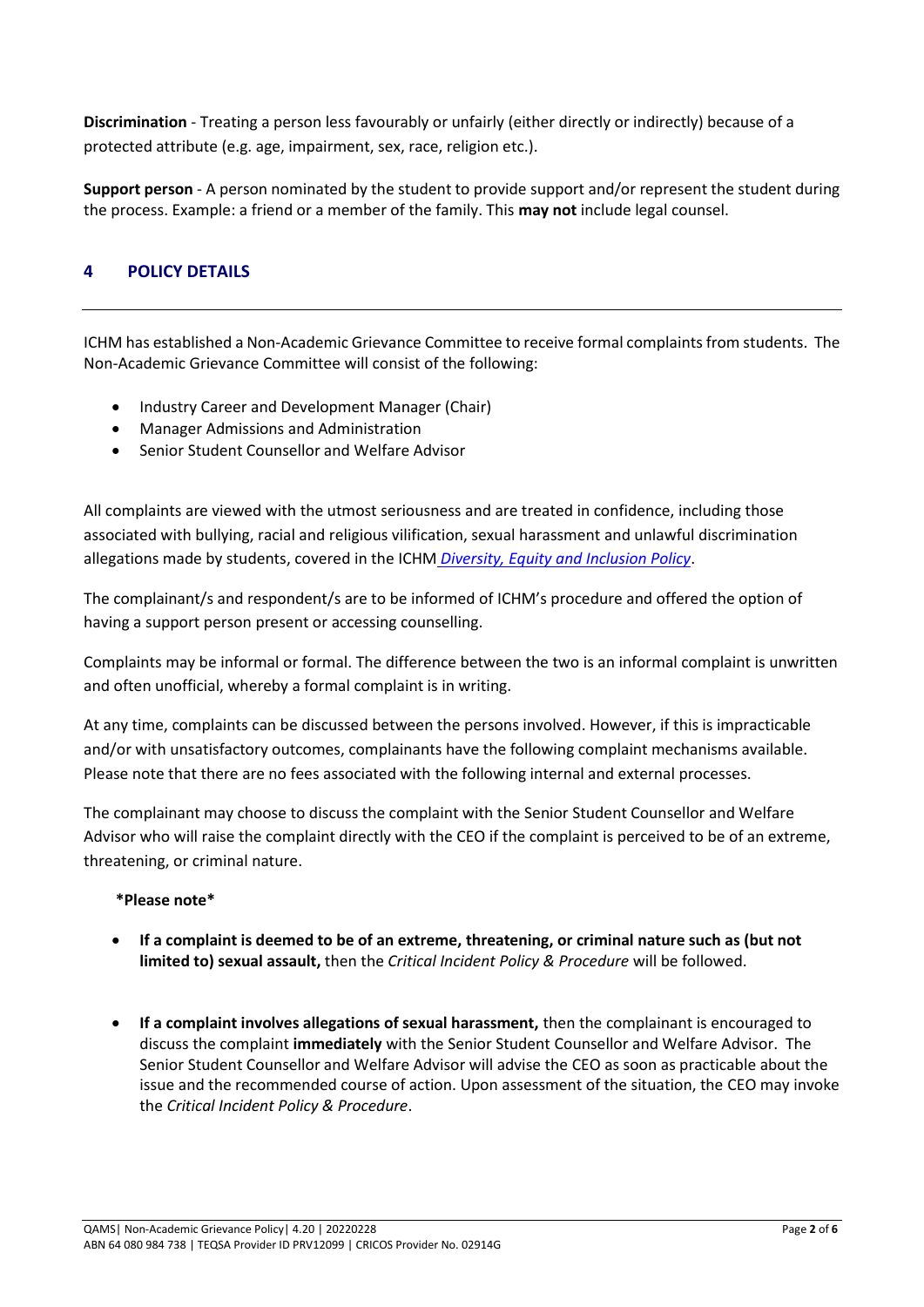Alternatively, the student may approach other staff members that they feel comfortable with, to deal with the issue, and these staff members will communicate immediately with the CEO. Upon assessment of the situation, the CEO will invoke the *Critical Incident Policy & Procedure*.

The safety and support of students is paramount in these situations. To this end, students are encouraged to discuss such matters with the Senior Student Counsellor and Welfare Advisor who is trained to receive such disclosures. Students may wish to disclose and receive support but may not wish to proceed with a formal complaint. ICHM also acknowledges that the student will decide whether an incident is reported to the police.

#### **Internal Mechanisms**

## *Informal Internal Process*

The complainant is recommended to address and seek resolution of the non-academic grievance initially with the original source of the grievance. If this is not possible or inappropriate, the complainant is encouraged to submit a formal grievance as per the Formal Internal Process outlined below.

## *Formal Internal Process*

## • **First stage of the formal process:**

The complainant may submit the complaint in writing to the Chair of the Non-Academic Grievance Committee. Following submission of the complaint to the Chair, they will acknowledge receipt of the complaint within 5 working days and the complaint will be addressed as soon as practicable. The student will be invited to the Non-Academic Grievance Committee to present their case and may bring a support person (see Further Information below) however the student is not compelled to attend the meeting. The complainant will be provided with a written statement of the outcome within 5 working days of the scheduled Non-Academic Grievance Committee meeting.

# • **Second stage of the formal process:**

If not satisfied with the decision of the Non-Academic Grievance Committee, the complainant may submit the complaint in writing to the Chief Executive Officer within 21 working days of receipt of the Non-Academic Grievance Committee's decision. The complaint will be addressed within 10 working days of receipt of the complaint, and a written statement of the outcome will be given within 21 days.

#### **External independent review**

If not satisfied with the decision of the Chief Executive Officer, the complainant may request that the matter be dealt with through an External Visitor appointed for that purpose within 10 working days of receipt of the Chief Executive Officer's decision. The Chief Executive Officer will provide the contact details of the External Visitor with the written response to the student, The Visitor will acknowledge receipt of the complaint within 5 working days and provide a written statement of the outcome within 21 days of receipt of the complaint.

\*Note – Where a student has chosen not to access the Second stage of the formal process, nor seek an External independent review within the timeframes outlined above, the matter will be deemed closed and no further action is required.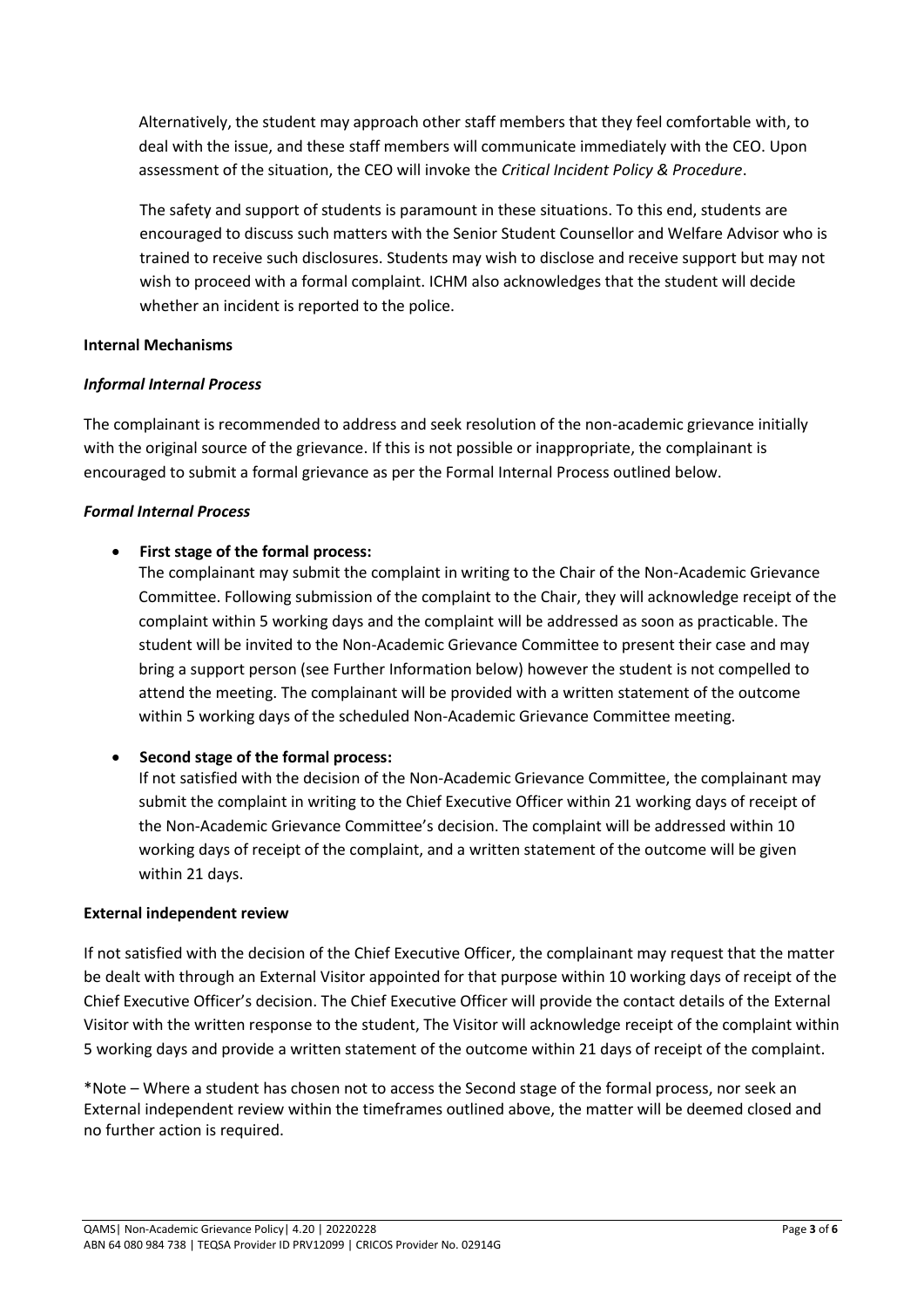#### **Additional External Mechanisms**

In addition to the internal avenues of grievance resolution provided in this policy, all persons have the right to refer complaints to other bodies:

All students have the right to refer complaints to the:

- Office of the State Ombudsman of South Australia. [http://www.ombudsman.sa.gov.au](http://www.ombudsman.sa.gov.au/)
- Equal Opportunity Commission of South Australia [http://www.eoc.sa.gov.au](http://www.eoc.sa.gov.au/)
- Office of Consumer and Business Services <https://www.cbs.sa.gov.au/consumer-business-advice>
- Australian Human Rights Commission [http://www.hreoc.gov.au](http://www.hreoc.gov.au/)
- TEQSA <https://www.teqsa.gov.au/complaints>

International Students may contact the:

- Department of Education and Training through ESOS enquiries [https://www.dese.gov.au/esos](https://www.dese.gov.au/esos-framework)[framework.](https://www.dese.gov.au/esos-framework)
- Overseas Students Ombudsman <https://www.ombudsman.gov.au/How-we-can-help/overseas-students>
- Complaints about education agents, who also function as migration agents, should be reported to the Office of the Migration Agents Registration Authority [https://www.mara.gov.au](https://www.mara.gov.au/)
- Complaints about immigration or citizenship fraud should be made to the Department of Home Affairs [https://www.homeaffairs.gov.au/help-and-support/departmental-forms/online-forms/border](https://www.homeaffairs.gov.au/help-and-support/departmental-forms/online-forms/border-watch)[watch](https://www.homeaffairs.gov.au/help-and-support/departmental-forms/online-forms/border-watch)

#### **Further information**

The complainant and respondent will not be victimised or discriminated against in any procedures set out in this policy. Students are entitled to remain enrolled in their course of study and attend classes during the complaint handling process.

The complainant and/or respondent have the right to be represented by a third person (such as a family member, friend, counsellor, translator/interpreter, or other professional support person) if they so desire.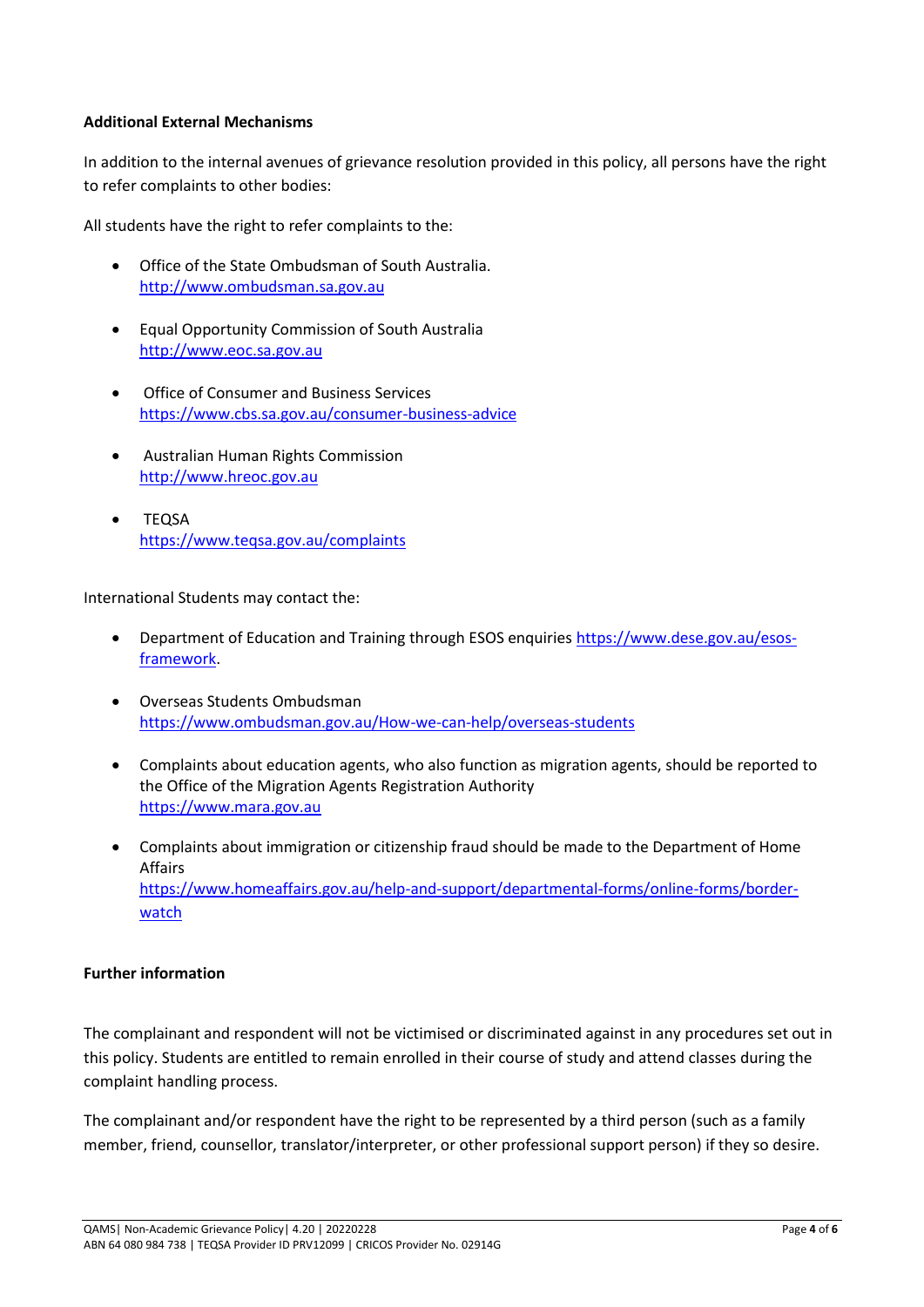This person should not be a legal practitioner. If a complainant wishes to be represented by a third person, 24 hours notice should be given.

At all stages of the formal process, reasons, and a full explanation in writing for decisions and actions taken as part of the procedures must be given if so, requested by the complainant and/or respondent.

Records of all non-academic grievance formal appeals, decisions and outcomes must be kept for a period of 5 years. Such records will be strictly confidential and kept in a separate file (not kept in the student or staff file) The ICHM CEO is responsible to maintain the record of non-academic grievances sent to the Chief Executive Officer, and they will be stored in the CEO's office for 5 years. Parties to the complaint will be allowed supervised access to these records.

Students of ICHM are entitled to access and use the grievance procedures set out in this policy, regardless of the location of the campus of ICHM at which the grievance has arisen, the student's place of residence or the mode in which they study.

#### **5 SUPPORTING DOCUMENTS**

Not applicable.

# **6 RESPONSIBILITIES AND AUTHORITIES**

The Program Director Academic is the policy owner and any changes to this policy must be approved by College Council.

# **7 REVIEW**

The Program Director Academic is responsible for the review of this policy for all minor and major changes or on a 3 yearly basis, whichever comes sooner.

# **8 ACKNOWLEDGEMENT (if applicable)**

Not applicable.